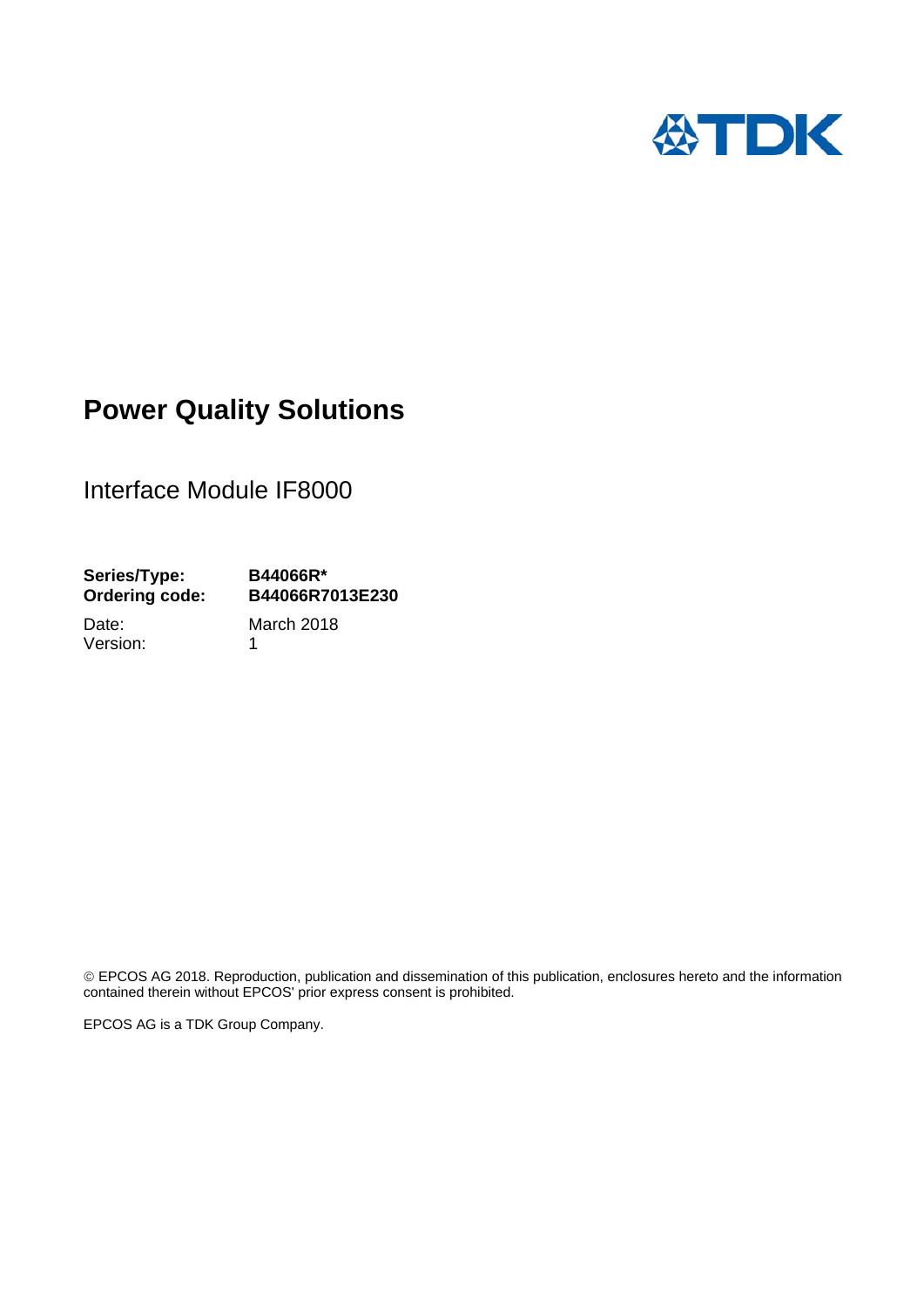# **Power Quality Solutions B44066R7013E230**

#### **Interface Module IF8000 B44066R\***

### **Characteristics]**

- Accessory for extension of devices with service interface with an additional interface (RS485 – MODBUS-RTU)
- **Potential-free interface**
- Alignment of up to 255 devices
- Control LED Tx and Rx
- Power supply via basic device (no external feed-in required)
- $\blacksquare$  Integrated switchable termination

## **Applications**

The interface module is used to extend the devices PF-controller BR7000-I and multi-measuring interface MMI8003 with an additional second isolated interface.

- The PF-controller BR7000-I automatically detects the  $2^{nd}$  interface thus enhancing the internal menus accordingly.
- Allows parametrization of the basic devices
- Remote readout of all grid parameters possible; compatible with software "MMI-energy"
- Storage and display via PC-software during online operation

| Operating voltage                         | 5  12 V via basic device                                                               |
|-------------------------------------------|----------------------------------------------------------------------------------------|
| Input "Service"                           | From service interface basic device via patch cable (6 pole<br>RJ12 resp. 8 pole RJ45) |
| Output "COM1/COM2"                        | 2 RJ45 bushings switched in parallel for looping in into the<br>network                |
| Power consumption                         | < 1 VA                                                                                 |
| Termination of the last device at the bus | Terminating resistor switched via DIL-switch                                           |
| Parametrization                           | Via software of the basic device                                                       |
| Housing                                   | Plastic casing for DIN rail mounting                                                   |
| <b>Dimensions</b>                         | $45x90x38$ mm (b x h x d)                                                              |
| Weight                                    | Approx. 0.1 kg                                                                         |
| Fixing                                    | Standard DIN rail TS35 acc. DIN EN 60715                                               |
| Ambient operating temperature             | $-10 + 50$ °C                                                                          |
| Protection degree acc. IEC60529           | IP20                                                                                   |
| Safety regulations                        | IEC 61010-1:2001, EN6110-1:2001                                                        |
| <b>EMV</b> interference                   | IEC61000-4-2: 8 kV, IEC61000-4-4: 4 kV                                                 |

#### **Technical data and specifications**





怂TDK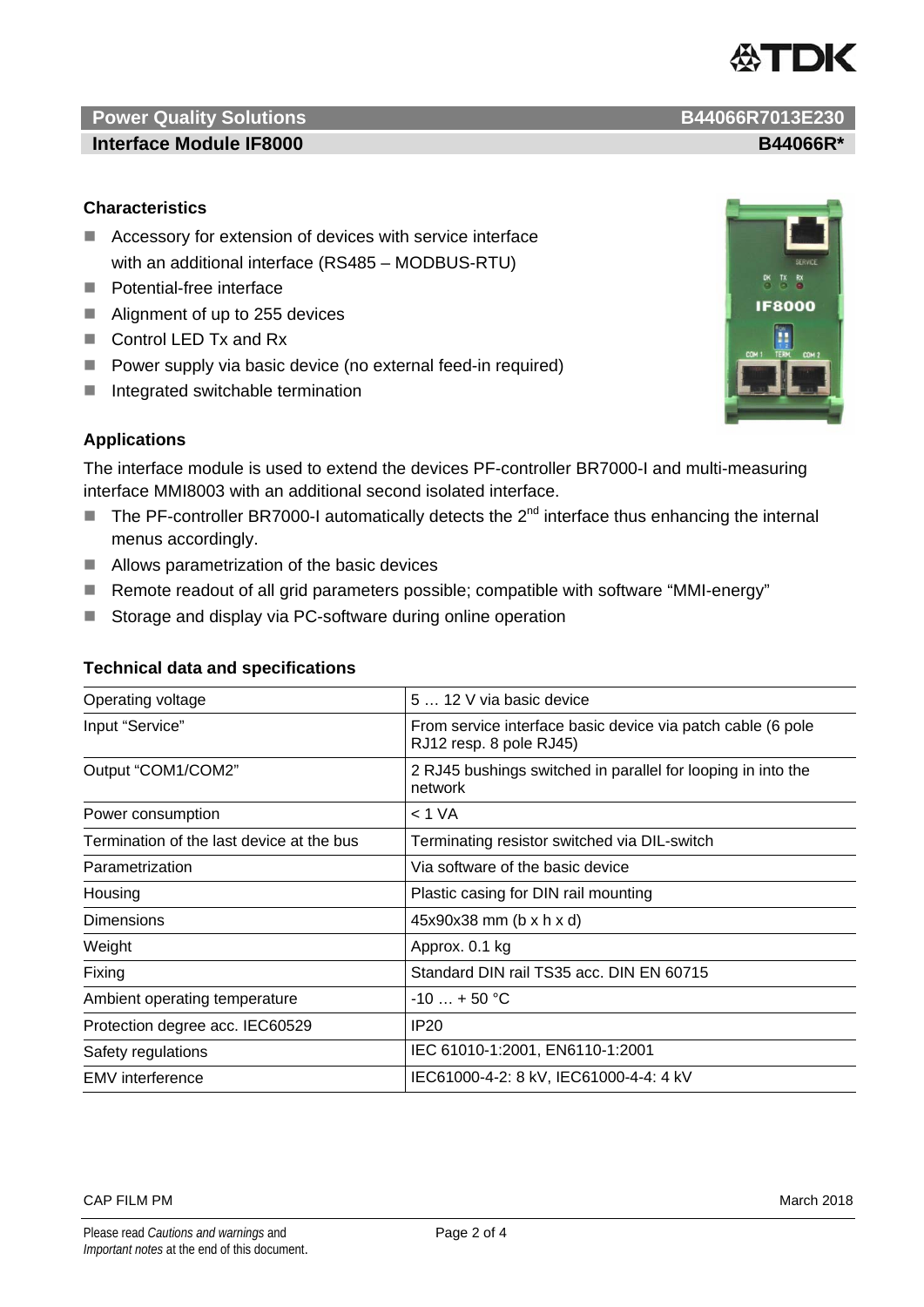The following applies to all products named in this publication:

- 1. Some parts of this publication contain **statements about the suitability of our products for certain areas of application**. These statements are based on our knowledge of typical requirements that are often placed on our products in the areas of application concerned. We nevertheless expressly point out **that such statements cannot be regarded as binding statements about the suitability of our products for a particular customer application.** As a rule, EPCOS is either unfamiliar with individual customer applications or less familiar with them than the customers themselves. For these reasons, it is always ultimately incumbent on the customer to check and decide whether an EPCOS product with the properties described in the product specification is suitable for use in a particular customer application.
- 2. We also point out that **in individual cases, a malfunction of electronic components or failure before the end of their usual service life cannot be completely ruled out in the current state of the art, even if they are operated as specified.** In customer applications requiring a very high level of operational safety and especially in customer applications in which the malfunction or failure of an electronic component could endanger human life or health (e.g. in accident prevention or life-saving systems), it must therefore be ensured by means of suitable design of the customer application or other action taken by the customer (e.g. installation of protective circuitry or redundancy) that no injury or damage is sustained by third parties in the event of malfunction or failure of an electronic component.
- 3. **The warnings, cautions and product-specific notes must be observed.**
- 4. In order to satisfy certain technical requirements, **some of the products described in this publication may contain substances subject to restrictions in certain jurisdictions (e.g. because they are classed as hazardous)**. Useful information on this will be found in our Material Data Sheets on the Internet (www.epcos.com/material). Should you have any more detailed questions, please contact our sales offices.
- 5. We constantly strive to improve our products. Consequently, **the products described in this publication may change from time to time**. The same is true of the corresponding product specifications. Please check therefore to what extent product descriptions and specifications contained in this publication are still applicable before or when you place an order. We also **reserve the right to discontinue production and delivery of products**. Consequently, we cannot guarantee that all products named in this publication will always be available. The aforementioned does not apply in the case of individual agreements deviating from the foregoing for customer-specific products.
- 6. Unless otherwise agreed in individual contracts, **all orders are subject to the current version of the "General Terms of Delivery for Products and Services in the Electrical Industry" published by the German Electrical and Electronics Industry Association (ZVEI)**.
- 7. **Our manufacturing sites serving the automotive business apply the IATF 16949 standard.** The IATF certifications confirm our compliance with requirements regarding the quality management system in the automotive industry. Referring to customer requirements and customer specific requirements ("CSR") TDK always has and will continue to have the policy of respecting individual agreements. Even if IATF 16949 may appear to support the acceptance of unilateral requirements, we hereby like to emphasize that **only requirements mutually agreed upon can and will be implemented in our Quality Management System.** For clarification purposes we like to point out that obligations from IATF 16949 shall only become legally binding if individually agreed upon.